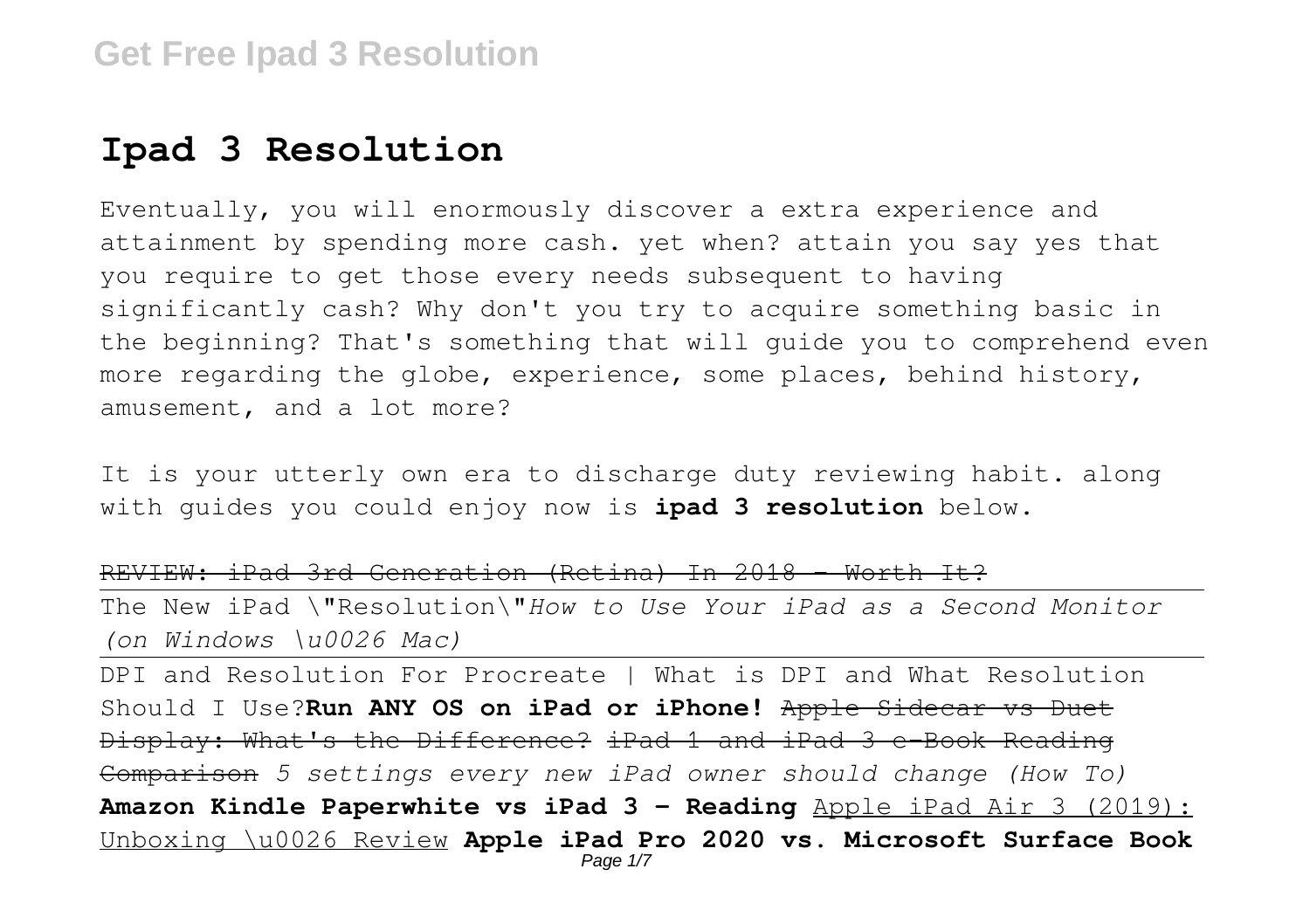**3: Full comparison** How to use iPad Air 4 + Tips/Tricks! Surface Book 3 -vs- 2020 iPad Pro *Incase Book Jacket Revolution for iPad 4 \u0026 iPad 3 - Review iPad Air 3 (2019) - Top 6 Features!* iPad Air 3 (2019)  $-$  15 TIPS \u0026 TRICKS! NEW MacBook Air (M1)  $-$  25 Things You NEED to KNOW!

How To Quickly Adjust Screen Resolution on Your ChromebookiPad Air 3 review: Semi-Pro! **How to multitask with Split View on your iPad — Apple Support** *Ipad 3 Resolution*

2048-by-1536-pixel resolution at 264 pixels per inch (ppi) Fingerprintresistant oleophobic coating; Support for display of multiple languages and characters simultaneously; Chip. Dual-core Apple A5X custom-designed, high-performance, low-power system-on-a-chip with quad-core graphics; Wireless and Cellular Wi-Fi. Wi-Fi  $(802.11a/b/q/n)$ Bluetooth 4.0 technology

*iPad (3rd generation) - Technical Specifications* Apple iPad 3 Wi-Fi. Released 2012, March 16. 652g, 9.4mm thickness. iOS 5.1, up to iOS 9.3.5. 16GB/32GB/64GB storage, no card slot. 1.0% 3,568,769 hits. 100 Become a fan. 9.7". 1536x2048 pixels.

*Apple iPad 3 Wi-Fi - Full tablet specifications* iPads With 2048x1536 Resolution . The iPad 3; The iPad 4; The iPad Page 2/7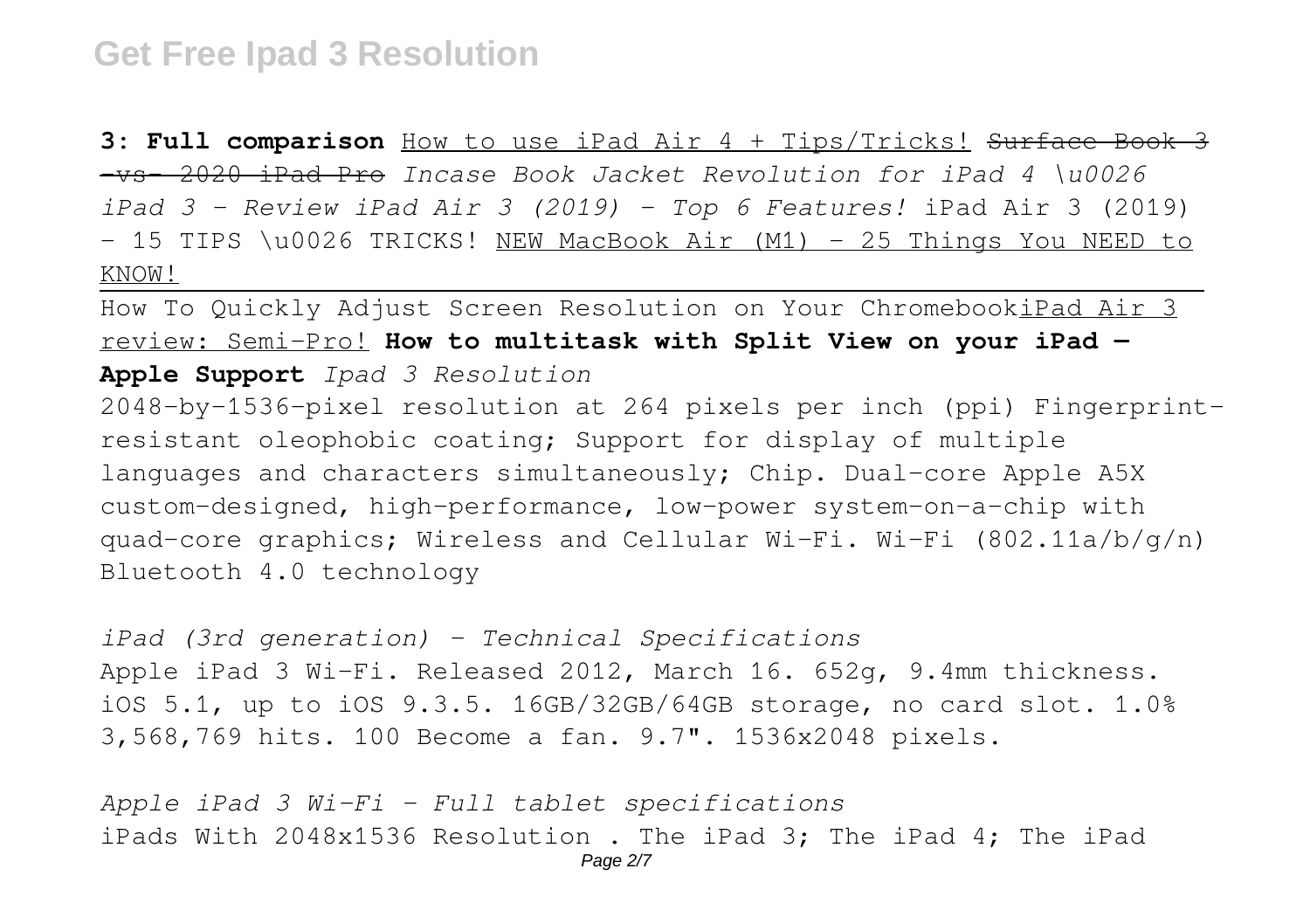Air; The iPad Air 2; The 2017 iPad (5th Generation) The iPad Mini 2; The iPad Mini 3; The iPad Mini 4; The 9.7-inch iPad Pro

*What is Your iPad's Screen Resolution - lifewire.com* iPad 3 (3rd Generation) Device Code: Wi-Fi- A1416; Wi-Fi + Cellular-A1430 or A1403: Screen resolution: 2048 x 1536 pixels: Logical Resolution: 2048 x 1536 px: Pixel Density ~264 PPI: Aspect Ratio: 4:3: Diagonal Size: 9.7 in (250 mm) Optimal Wallpaper Resolution: 2048 x 1536 px

*iPad Screen Resolution - Display Size Information of All ...* The display resolution is 2,048 by 1,536 with 3.1 million pixels—four times more than the iPad 2—providing even scaling from the prior model. [62] [63] [64] The new iPad is thicker than its predecessor by 0.6 mm and is heavier by 51 grams for the Wi-Fi model (652 grams).

#### *iPad (3rd generation) - Wikipedia*

3.5 mm headphone jack; Stereo speakers; On/Off - Sleep/Wake; Home/Touch ID sensor; Dual microphones; Volume up/down; Nano-SIM tray (cellular models) Lightning connector; In the Box. iPad Air; Lightning to USB Cable; USB Power Adapter; Display. Retina display; 10.5-inch (diagonal) LED-backlit Multi-Touch display; 2224-by-1668 resolution at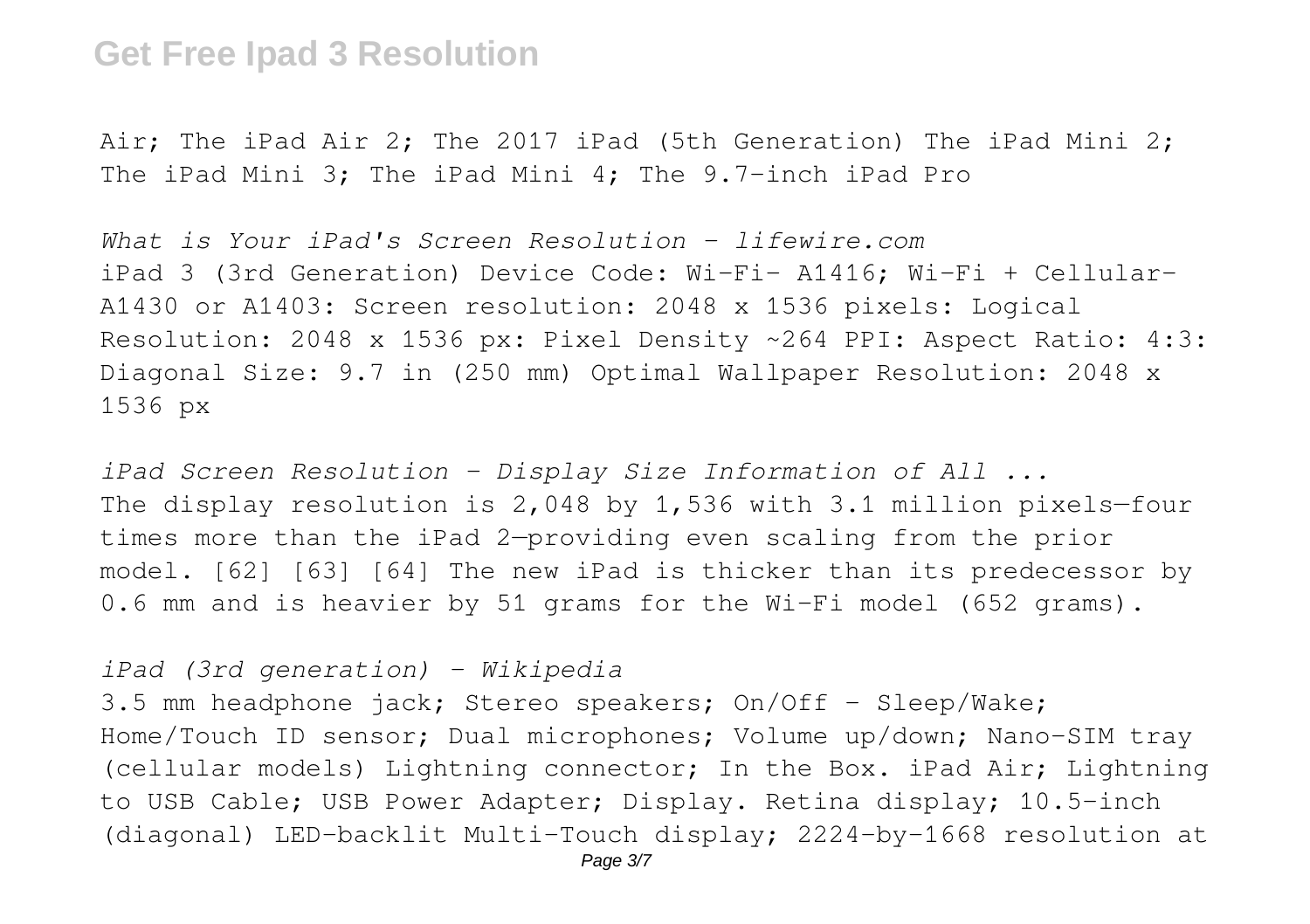264 pixels per inch (ppi)

*iPad Air (3rd generation) - Technical Specifications* IPad 3 :: Retina Display - Improved Screen Resolution May 14, 2012. ... and what actual screen resolution the iPad would have to be to be legitimately called a Retina Display by Apple.We have to understand of course that Apple would deem the iPad would be held at a greater distance away (in normal use) than the iPhone with it's 3.5" screen. ...

*IPad 3 :: Retina Display - Improved Screen Resolution* Apple iPad 3 Wi-Fi + Cellular tablet. Announced Mar 2012. Features 9.7? display, Apple A5X chipset, 5 MP primary camera, 11560 mAh battery, 64 GB storage, 1000 MB RAM, Scratch-resistant glass.

*Apple iPad 3 Wi-Fi + Cellular - Full tablet specifications* resolution on Apple's iPad 3 is exactly double that of the previous model, so everything will scale beautifully. Obviously, browsing and reading are sublime on the pin-sharp screen.

*iPad 3 Review | Trusted Reviews* We also cover all the iPad Pro devices, iPad Air 2, and iPad Mini.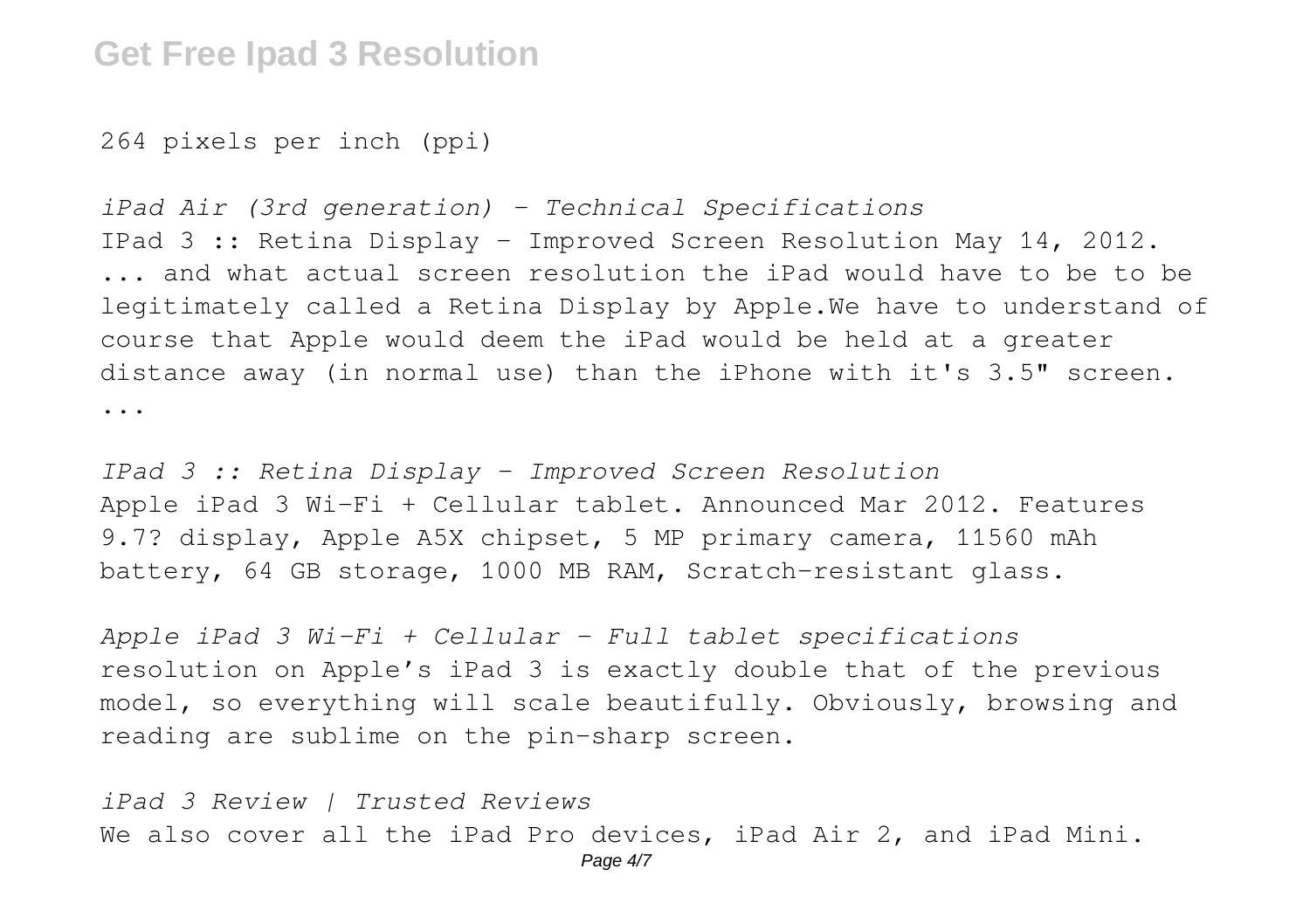What is my iPhone's or iPad's screen resolution? 3 ways to find out I Digital Citizen Digital Citizen

*What is my iPhone's or iPad's screen resolution? 3 ways to ...* Solved: I have two photography apps ready to go, but I am concerned that I'll have to redo them with the new iPad comes out with double the resolution. Should - 3685267

*Solved: iPad 3 resolution - Adobe Support Community - 3685267* The Key Differences in the iPad 3 and iPad 4 Both the iPad 3 and the iPad 4 come with Apple's Retina display. They both have a pixel density of 264ppi (pixels per inch). Not too shabby, but it's actually outdone by the iPhone 5, which is... iPad 3 vs iPad 4: the key differences | TechRadar

*Ipad 3 Vs 4 Screen Resolution | voucherslug.co* 2048-by-1536-pixel resolution at 264 pixels per inch (ppi) iPad (3rd generation) - Technical Specifications Apple iPad 3 Wi-Fi. Released 2012, March 16. 652g, 9.4mm thickness. iOS 5.1, up to iOS 9.3.5. 16GB/32GB/64GB storage, no card slot. 1.3% 3,555,258 hits. 99 Become a fan. 9.7". 1536x2048 pixels. Apple iPad 3 Wi-Fi - Full tablet specifications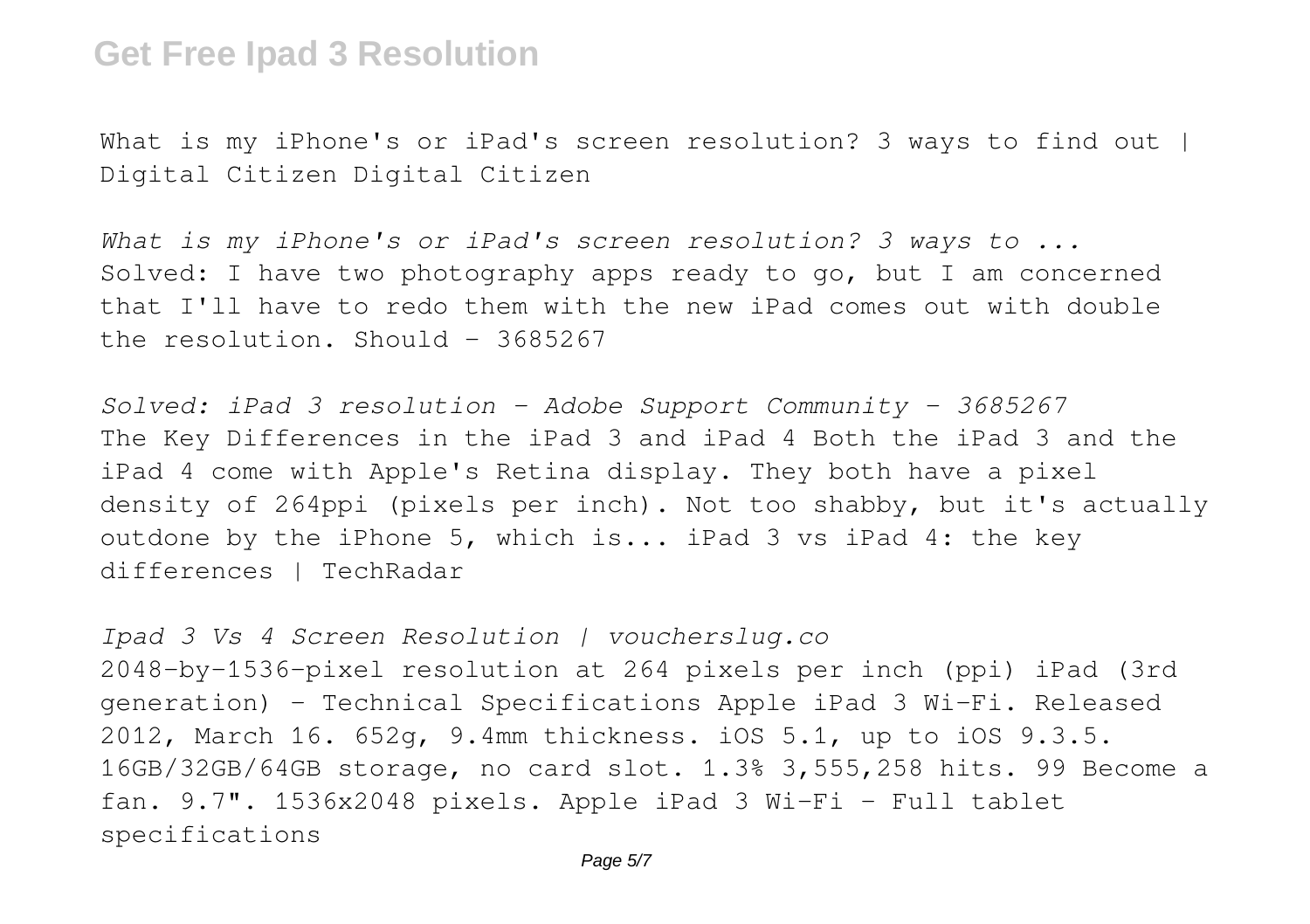*Ipad3 Resolution - bd.notactivelylooking.com* So I know I read somewhere when the iPad 3 was released, that you had to build your app using a newer iOS SDK to get the full resolution. Has anything happened since then? What would be the easie...

*ios - Flash Builder - iPad 3 Resolution - Stack Overflow* The tech rumour mill is continuing to throw up speculation about Apple's eagerly-anticipated iPad 3, with suggestions the new tablet will come with a retina display and the expected high ...

*iPad 3: High-resolution screen in production, retina ...* Assuming iPad 3 (or whatever the next iPad is called) gets the much rumored and highly anticipated 'retina' treatment, the screens resolution would come in at a whopping 2048×1536 pixels. That's an enormous amount of pixels for a screen that isn't even 10?, and to help convey just how large

*Ipad 3 Resolution - wallet.guapcoin.com* 2360x1640-pixel resolution at 264 pixels per inch (ppi) Wide colour display (P3)